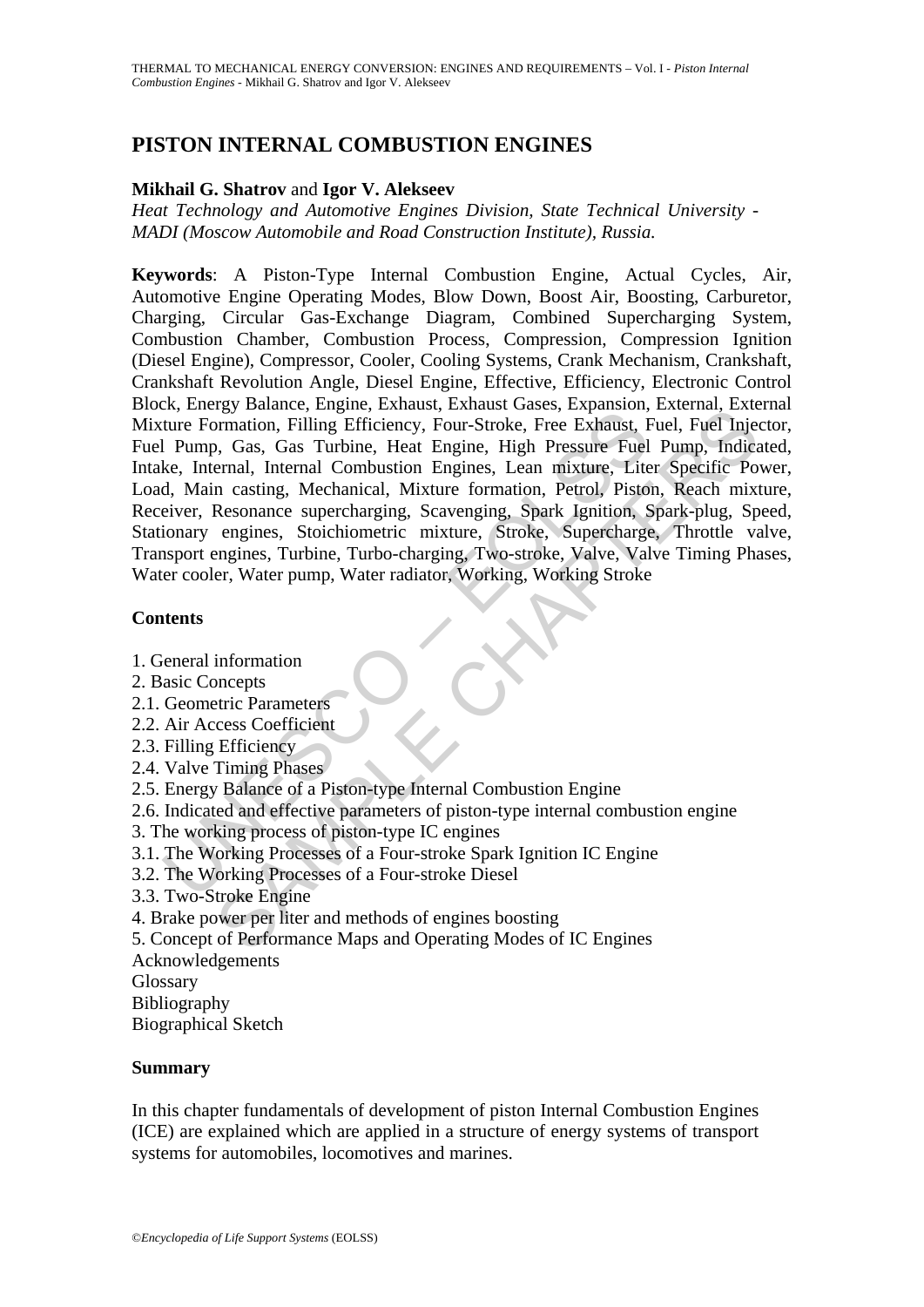## **1. General information**

*An engine* is an energetic machine transforming any kind of energy into mechanical work

*Heat engines* are machines, transforming heat energy into mechanical work.

By purpose heat engines are classified into *stationary* and *transport* engines. *The transport engines* have the following special features:

- multi-regime operation requiring a high efficiency of their performance in the wide range of their speed and load operating modes;
- remain operative when the engine is inclined;
- increased demands for lowering the mass and dimensions.

increased demands for lowering the mass and dimensions.<br>
the method of heat addition to the working medium, one distingual *combustion engines (IC engines) and the engines with exte*<br> *Ma engines*).<br> *Ma engines* are chara ed demands for lowering the mass and dimensions.<br>
Hold of heat addition to the working medium, one distinguishes between<br> *mbustion engines (IC engines) and the engines with external heat additions).*<br>
are characterized by By the method of heat addition to the working medium, one distinguishes between *the internal combustion engines (IC engines) and the engines with external heat addition (EHA engines).* 

*IC engines* are characterized by the following features:

- fuel combustion, heat release and transformation of a part of heat into mechanical work occur directly in the engine cylinder;
- the working medium is renewed during the engine operation.

*EHA engines* are characterized by the following features:

- heat is added to the engine outside the cylinder (generally in the heat exchanger);
- the working medium is not renewed and circulates in different aggregate states along the closed contour;
- work is done inside a turbine or expanding cylinder.

*IC engines compared to EHA engines* usually have considerably smaller dimensions and mass per unit power produced. This is the reason why they are the main type of transport power plants today.

By the design of the elements used for transforming the energy of the burned fuel into mechanical work one distinguishes:

• *piston-type IC engines* with pistons moving back and forth (reciprocating) (PIC engines);

- *engines with rotating pistons* and Wankel rotary IC engines (RIC engines);
- *gas-turbine engines* (GT engines);
- *jet engines* (J engines).

For several reasons mostly in view of the problems of obtaining good economy RIC, GT and J engines have not found wide application on land transport, where the powerplants are (mostly) the PIC engines.

The construction base of the PIC engine consists of two mechanisms (Figure 1) - crank mechanism (1) and gas-exchange mechanism (2) mainly casting-mounted (3).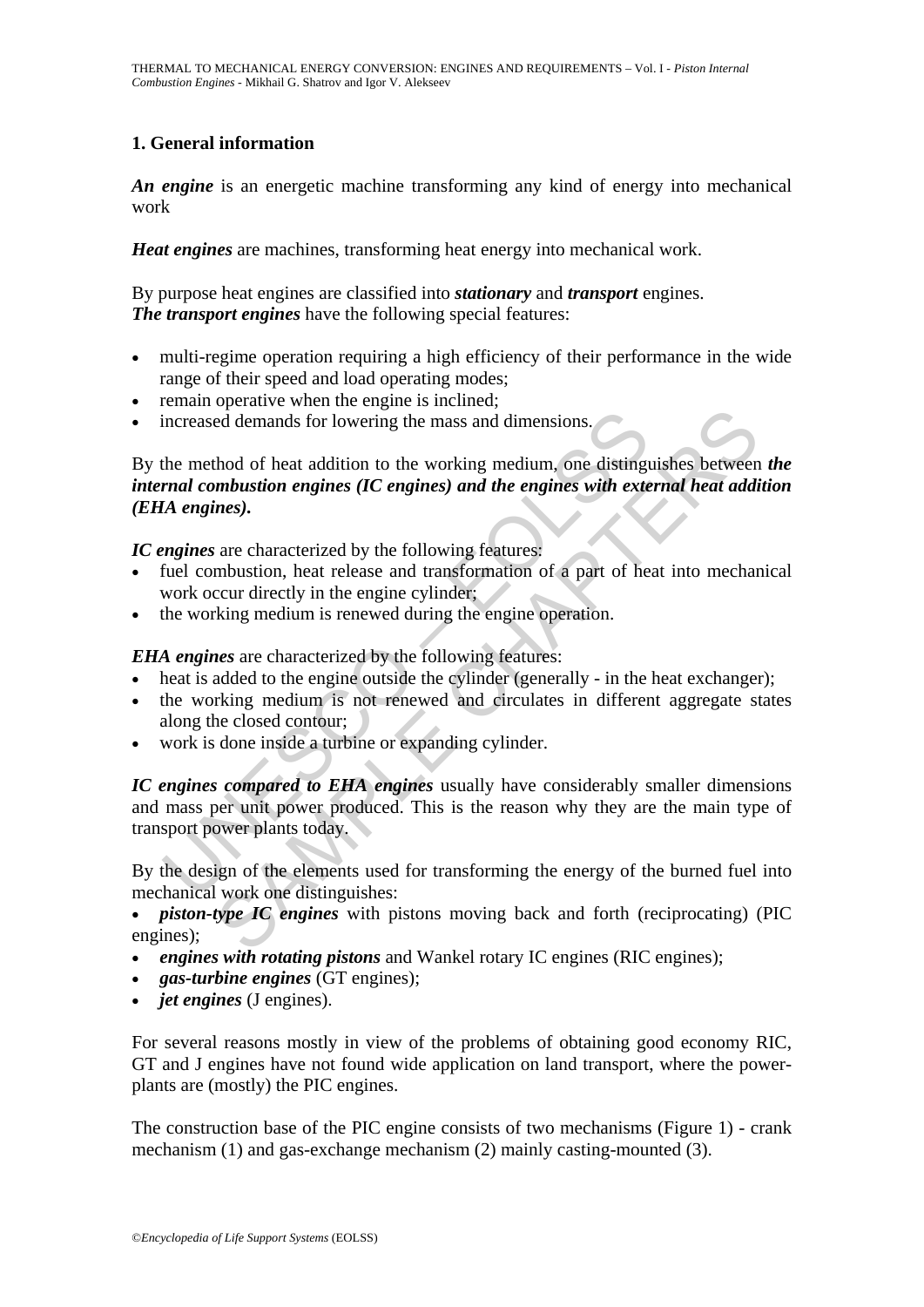The crank mechanism involves the crankshaft (4), piston (5) and connecting rod (6). It is destined to transform the reciprocating motion of the pistons to the rotational motion of the crankshaft.

The function of the gas-exchange mechanism is the renewal of the working medium during the engine operation. In the construction of the actual PIC engine, the valvestype gas-exchange mechanism is usually applied. It is composed of the two systems of spring-returned valves (7) one of which represents locking-regulating arm of the intake duct and the other does the same function of the exhaust system (8). The valves are put in action by the cam (9) located on the camshaft (10) which is rotated by the crankshaft. Both the shafts are synchronized at angular position.



Figure 1: Geometric parameters of IC Engines

Useful work is produced by transforming the energy of the burned fuel into mechanical work as the piston travels between the top and bottom dead centers (TDC and BDC) while the intake and exhaust valves are closed (combustion-expansion processes). The working cycle of the PIC engine involves several subsidiary processes needed to make possible and to optimize the conditions of the realization of this basic process. It starts with the intake process as the piston moves from the top to the bottom dead centers while the intake valves are opened and exhaust valves are closed. Its aim is to fill the cylinder with the fresh charge. Then the compression process follows as the piston travels between the bottom and top dead centers while the intake and exhaust valves are closed. Its aim is to increase the thermodynamic parameters and concentrate the fuel-air mixture in a small volume to accelerate the inflammation of the fuel. Before the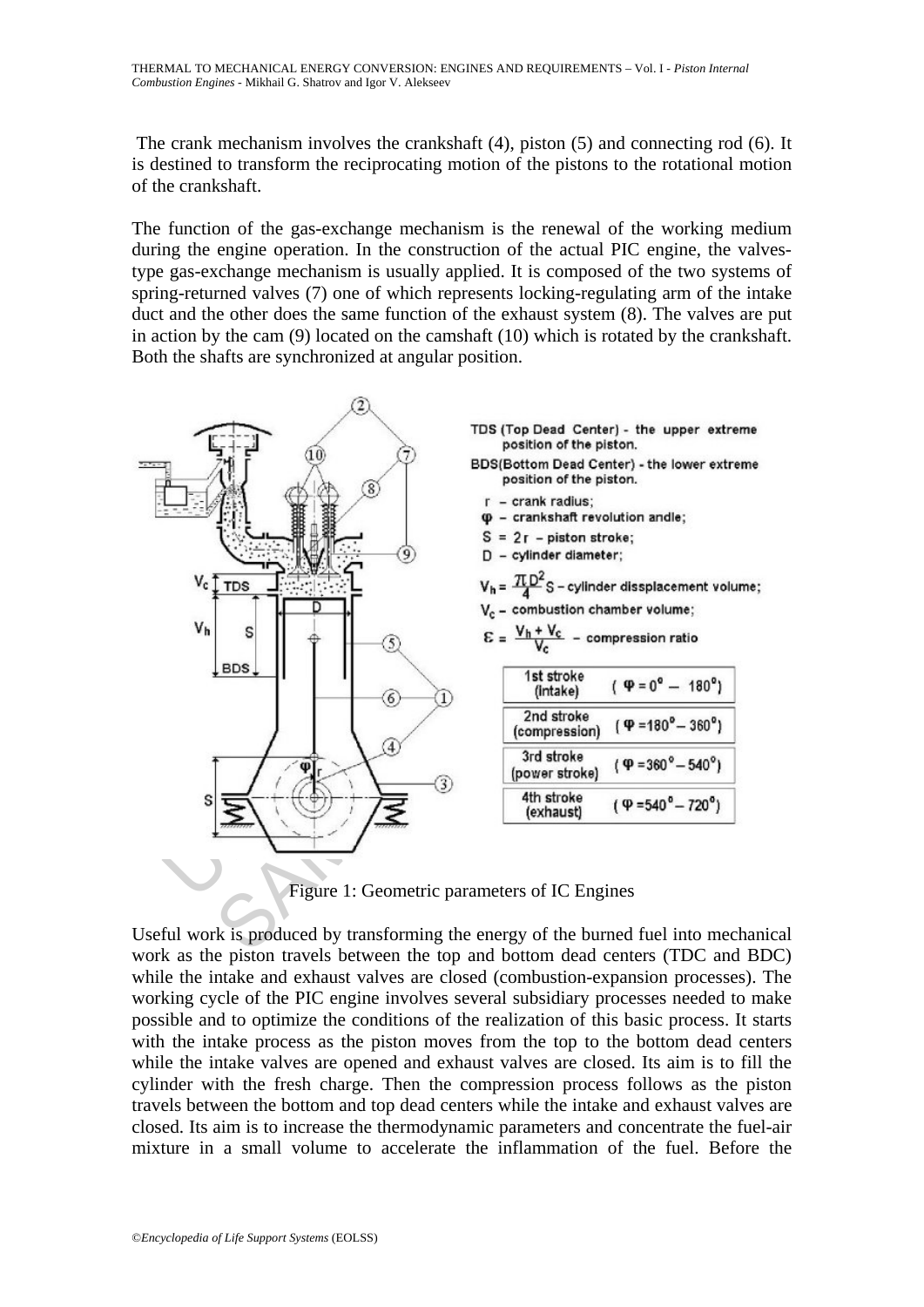termination of this process nearby the TDC, the working medium ignition takes place. The exhaust process (evacuation the exhaust gases from cylinder) as the piston moves from the bottom to the top dead centers while the exhaust valves are opened and intake valves are closed, completes the working cycle.

The construction of the PIC engine also has service systems needed to support its normal working state. The main systems are:

-the cooling system designed for the maintenance normal thermal state of the engine; -the lubricating system designed for the maintenance of the normal working state of rubbing elements of the engine;

-the fuel supply system is designed to feed the required quantity of fuel into the cylinder for the required operating mode.

PIC engines may be classified by several features:

- by the method of the working medium ignition into *spark-ignition* and *compression-ignition* engines (diesel engines);
- by the method of power control into engines with *quantitative* and *qualitative* control;
- by the method of mixture formation into engines with *external* and *internal mixture formation.*

engines may be classified by several features:<br>
engines may be classified by several features:<br>
compression-ignition engines (diesel engines);<br>
by the method of power control - into engines with *quantitatic*<br>
control;<br>
b IC engines with a *quantitative* control - at most operating modes the power is controlled by the variation of the amount of the fuel-air mixture fed to the cylinders with minor variation of its composition.

IC engine with *qualitative* control - a varied quantity of fuel is injected into a stable quantity of air charge which practically does not influence the total quality of fuel-air mixture, but changes dramatically its composition.

*Spark-ignition engines* are specified by quantitative power control and external mixture formation. In these engines two kinds of fuel may be used: liquid (petrol) - *petrol engines* and gas (natural, producers, generator gas) - *gas engines*.

Solution that the working matrix is method of the working medium ignition - into *spark-ignition* exists on-ignition engines (diesel engines);<br>
method of power control - into engines with *quantitative* and *qualita*;<br>  $\$ *Spark-ignition engines* are classified into two modifications: *carburetor engines* (fuelair mixture admitted into the cylinders is prepared externally in a device called the carburetor) and *engines with fuel sprayed by a fuel pump* (FP) via a fuel injector into the intake system (generally - at the intake valve) by the signal of the control unit which is formed on the basis of information from the complex of sensors (air flow, crankshaft speed, throttle valve position, etc).

At present, petrol engines with fuel injected by a fuel pump via a fuel injector into the intake system or into cylinder replace more and more carburetor engines.

*Compression-ignition engines* are specified by qualitative power control and internal mixture formation.

#### **2. Basic Concepts**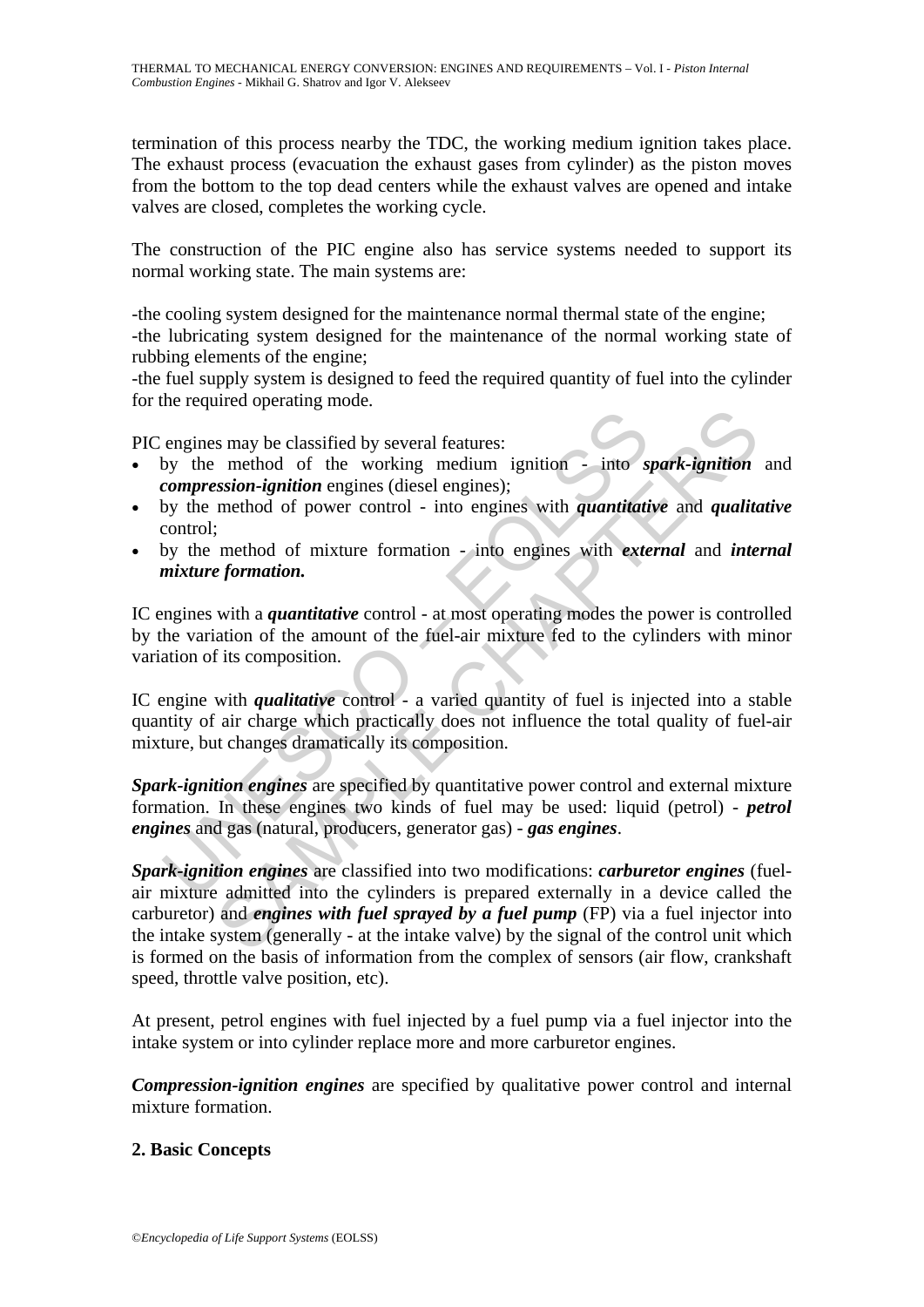### **2.1. Geometric Parameters**

By the principle of working processes organization, one distinguishes *two- and fourstroke PIC engines*. The stroke is the totality of processes occurring in the engine cylinder as the piston travels between the top and the bottom dead centers. In a fourstroke IC engine the working processes are realized during two crankshaft revolutions, whereas in a two-stroke engine - during one revolution.

#### **2.2. Air Access Coefficient**

Depending on the engine-operating mode the fuel-air mixture may have different relative content of fuel and air. The fuel-air mixture composition is estimated by the excess-air coefficient *α*.

The ratio of the mass of air contained in the mixture to its minimal mass which is theoretically required for the complete combustion of the whole fuel portion is called the excess-air coefficient - *α*:

- $\alpha = 1$  stoichiometric mixture:
- $\alpha$  < 1 reach (with fuel) mixture:
- $\alpha$  > 1 lean (with fuel) mixture.

### **2.3. Filling Efficiency**

The amount of fresh charge admitted into the cylinder by the end of the intake process is influenced by:

- the level of hydraulic losses in the intake duct;
- heating of the fresh charge;
- the amount of the residual gases.

ratio of the mass of air contained in the mixture to its minin<br>pretically required for the complete combustion of the whole fue<br>excess-air coefficient  $-\alpha$ :<br> $1 -$ stoichiometric mixture;<br> $1 -$ each (with fuel) mixture;<br> $1 -$ le For the mass of air contained in the mixture to its minimal mass which<br>of the mass of air contained in the mixture to its minimal mass which<br>air coefficient -  $\alpha$ :<br>chiometric mixture;<br>the (with fuel) mixture;<br>the functio The intake process perfection is estimated by the filling efficiency  $\eta_v$  which is the ratio of the amount of the fresh charge that fills the cylinder to such an amount of the fresh charge which could theoretically fill the displacement volume if the pressure and temperature in the cylinder at the end point of the intake stroke are equal to the pressure and temperature of the fresh charge at intake.

### **2.4. Valve Timing Phases**

In the actual cycle the beginning and end of the intake and exhaust processes do not correspond to the beginning and end of the intake and output strokes. The periods expressed in degrees of crank rotation angle during which the valves are open or closed are called the timing phases.

The instant of exhaust process start is adjusted to minimize the sum of the following parameters (Figure 2):

- losses of useful work during the free exhaust;

- work spent for the forced exhaust.

The period, when both the valves are open is called the valves' overlap;  $a' - r - b'' -$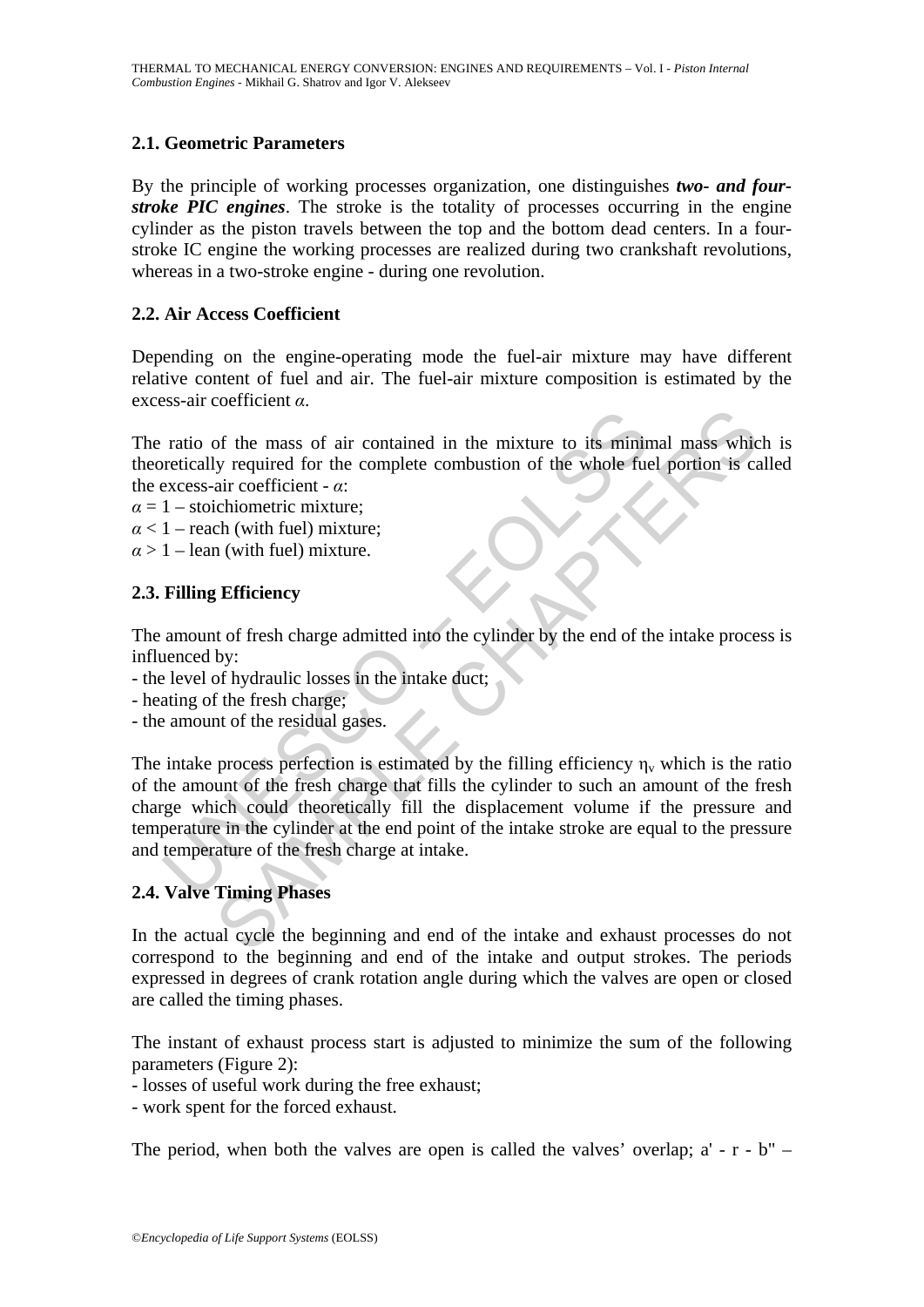valves' overlap period during which the blow down of the cylinder is realized.

Blow down of the cylinder – the fresh charge is entering the cylinder through the intake valve and the exhaust gases and part of the residual gases are evacuated through the exhaust valve.

Usually the intake valve is closed after the BDC and the compression process starts. If  $p_k$  >  $p$  at the beginning of the compression stroke the filling process continues. This process is called charging.

If  $p_k$  < p during the period of intake valve closure retard, the piston expels a portion of the fresh charge from the cylinder back to the intake system: the back throw takes place.



Figure 2: Valve Timing Phases

## **2.5. Energy Balance of a Piston-type Internal Combustion Engine**



Figure 3: Energy balance of a piston-type internal combustion engine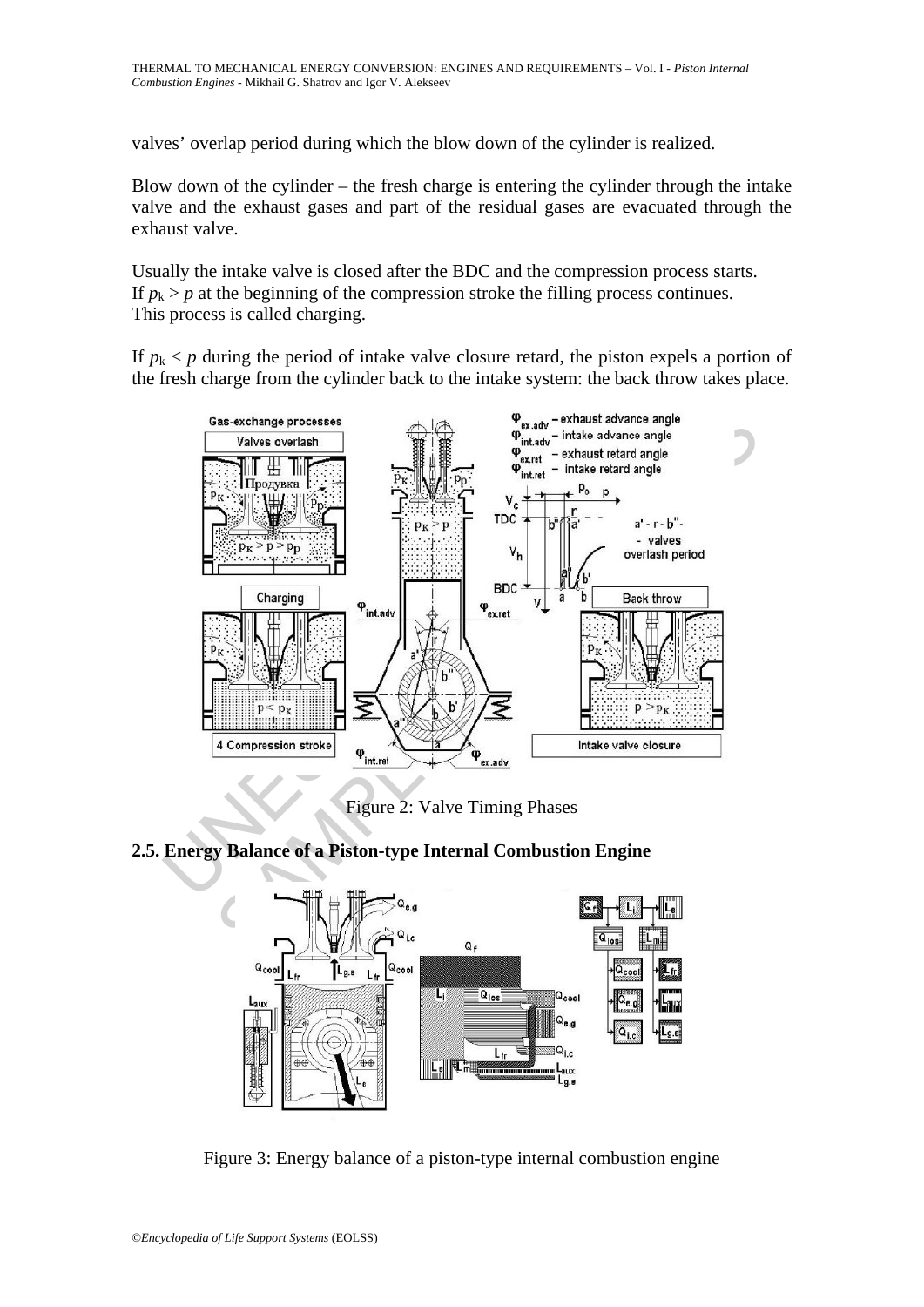$Q_f = G_{cf} \cdot H_u$  - heat fed to engine cylinder during its whole working cycle;  $G_{cf}$  - cycle fuel delivery;  $H<sub>u</sub>$  – lower heating value.

The heat  $Q_f$  is spent for (Figure 3): performing the indicated work  $L_i$ ; heat losses  $Q_{\text{los}}$ . The indicated work is spent for: performing useful (effective) work *L*e; overcoming the losses inside the engine (mechanical losses) - *L*m.

The indicated work  $L_i$  is the surplus work of the compression -  $L_{\text{exp}}$  and expansion -  $L_{\text{exp}}$ strokes.

 $L_i = L_{\text{exp}} - |L_{\text{com}}|$ .

 $Q<sub>los</sub>$  comprises: heat losses into the cooling system -  $Q<sub>cool</sub>$ ; heat losses with the exhaust gases **-**  $Q_{e,g}$ ; heat losses due to incomplete combustion -  $Q_{i,c}$ ; heat losses during the gasexchange processes -  $Q_{\text{g.e.}}$ 

Mechanical losses are summarized as the work lost for: friction losses - L<sub>fr</sub>; auxiliary mechanisms drive losses - *L*aux; gas-exchange processes realization- *L*g.e.

thanical losses are summarized as the work lost for: friction lost<br>hanisms drive losses -  $L_{\text{aux}}$ ; gas-exchange processes realization-  $L$ <br>energy balance shows how the energy obtained at the complete<br>ele fuel portion fe Figure 2.1 The same state work lost for: friction losses -  $L_{\text{ff}}$ ; auxil<br>as drive losses -  $L_{\text{aux}}$ ; gas-exchange processes realization-  $L_{\text{g.e.}}$ <br>to balance shows how the energy obtained at the complete combustion The energy balance shows how the energy obtained at the complete combustion of the whole fuel portion fed to the cylinder per one working cycle  $Q_f$  is divided into the useful (effective work) *L*e and main kinds of losses.

-

- -

> TO ACCESS ALL THE **21 PAGES** OF THIS CHAPTER, Visit: http://www.eolss.net/Eolss-sampleAllChapter.aspx

#### **Bibliography**

Automotive Handbook (2002) Fifth edition, Bosch.

Colin R. Ferguson, Allan T. Kirkpatrick. (2000) Internal Combustion Engines Fundamentals: Applied Thermosciences, (2nd Ed.), John Wiley & Sons.

Heywood, J.B. (1988) Internal Combustion Engines Fundamentals, McGraw-Hill, Inc.

Lukanin V.N., Alekseev I.V., Shatrov M.G., etc., edited by Lukanin V.N. and Shatrov M.G. (2004) Internal Combustion Engines. Dynamics and construction, Vol. 2, Moscow: Visshaja Shkola.

Lukanin V.N., Morozov K.A., Hachiyan A.S., etc., edited by Lukanin V.N. and Shatrov M.G. (2004) Internal Combustion Engines. The Theory of working processes, Vol. 1, Moscow: Visshaja Shkola.

Lukanin V.N., Shatrov M.G., Trush A.U., etc., edited by Lukanin V.N. and Shatrov M.G. (2004) Internal Combustion Engines. Computer practice. Modeling in ICE, Vol.3, Moscow: Visshaja Shkola.

Richard Stone. (2002) Introduction to Internal Combustion Engines, Third Edition, SAE and Macmillian.

#### **Biographical Sketches**

**Mikhail G. Shatrov** is the Head of the Chair of Heat Technology and Automotive Engines, Moscow State Technical University – MADI (Moscow Automobile and Road Construction Institute). He was born